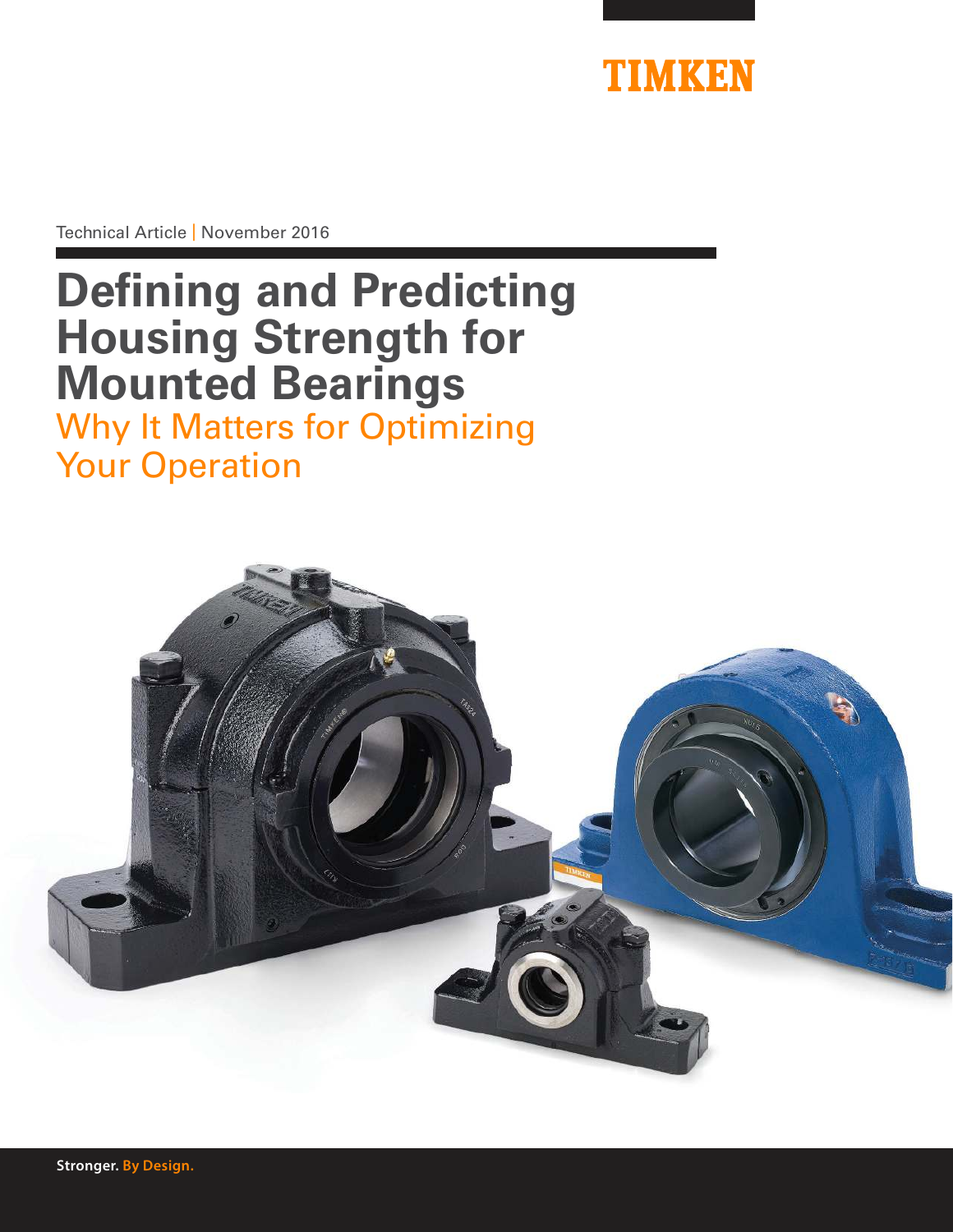# TIMKEN

#### **Table of Contents:**

| <b>Why Strength Matters</b>                                  | 2 |
|--------------------------------------------------------------|---|
| <b>The Need for Reliable</b><br><b>Housing Strength Data</b> | 3 |
| <b>Housing Strength</b><br><b>Testing Methodology</b>        | 3 |
| <b>Physical Testing</b>                                      | 6 |
| <b>Housing Strength</b><br><b>Test Results</b>               | 8 |

## **Defining and Predicting Housing Strength for Mounted Bearings**

Why It Matters for Optimizing Your Operation

#### **Abstract**

Design engineers across industries rely on pillow block bearings for a variety of tough and unconventional applications. Having access to data that backs housing strength performance claims is an integral part of choosing the right bearing to keep operations running optimally.

What design considerations must be made when the application demands a pillow block installation on a non-horizontal orientation? What happens when bearing load is not applied through the base of the unit? The Timken Company answers these questions with physical testing, advanced modeling and real-world experience to facilitate the selection of pillow block bearings for specific applications.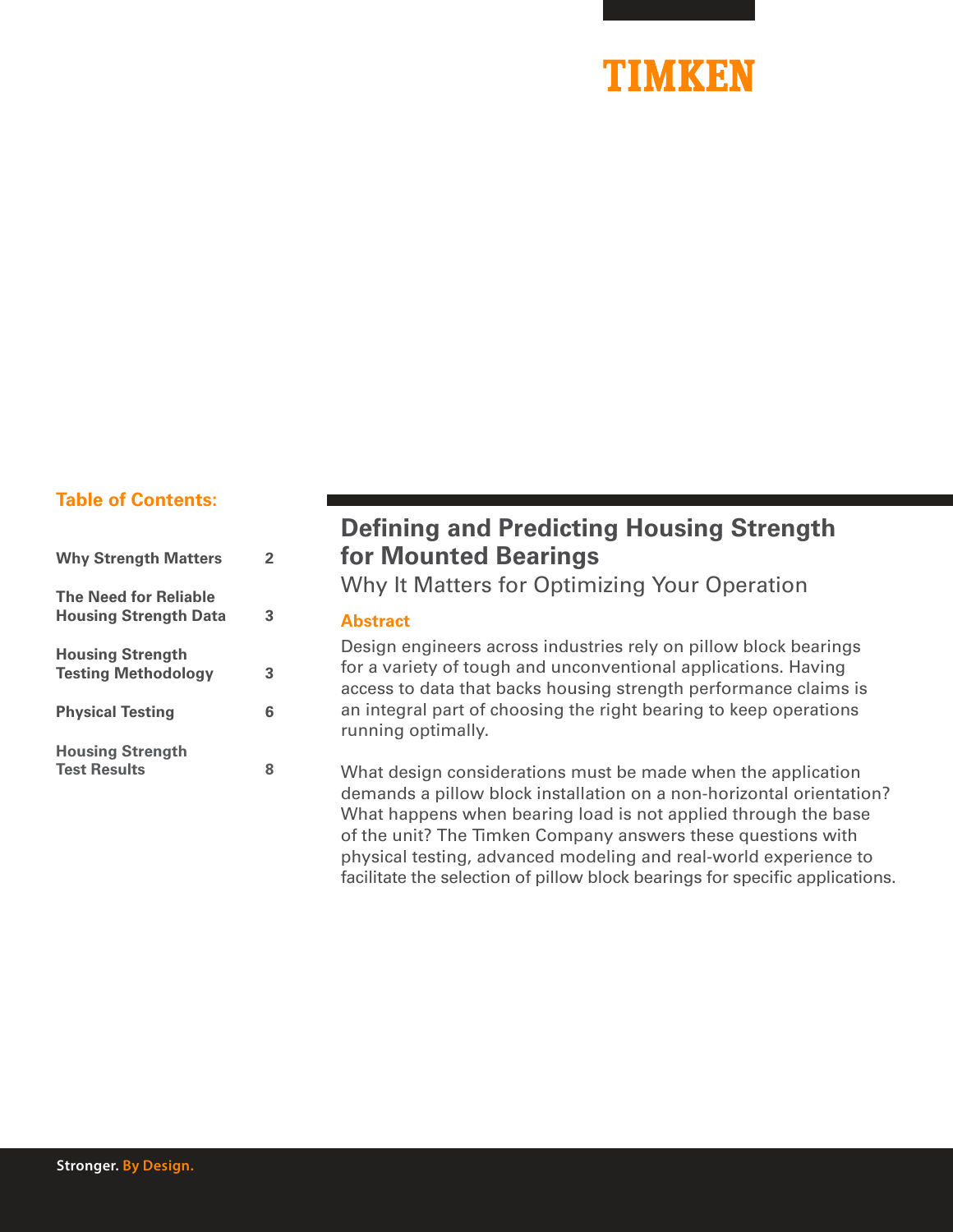



### **Why Strength Matters**

The roller bearing is an essential component of countless industrial applications around the world. The reliability and repeatability of the processes where differing types of roller bearings provide functionality is of paramount importance for countless everyday operations.

For most industrial operations, designers seek to maximize uptime with the selection of components that offer extended service life. In most applications where rolling-element bearings are applied, bearing **static** and **dynamic load capacities** are crucial parameters when estimating operating life.

- **Static load rating:** The maximum load a bearing can withstand before permanent damage to the raceways or rolling elements; indicates a load being applied in a constant, unchanging direction under non-rotating conditions.
- **Dynamic load rating:** The radial load under which a population of bearings will achieve an L10 of one million revolutions. The load value is used to estimate bearing life based on the actual applied loads and speeds.

For **pillow block** (also known as plummer block, mounted bearing or housed unit) applications, the strength rating of the housing itself is a critically important performance attribute—and is why Timken performed an evaluation of housing strength and permissible load across its roller housed unit product line.

- **Solid block housings:** One-piece housings that are factory assembled, pregreased and sealed, offering simple installation direct from shelf to shaft.
- **Split block housings:** Two-piece housings that are split in the middle with bolts fixing the two halves. These allow for simpler installation, and replacement of the bearings and seals without removal of the housings.

Industrial operators rely on these specialty bearings and housings for supporting shafts, gears and other rotating or oscillating components in a variety of unconventional loading orientations. Also, they often necessitate special design considerations. For instance: What changes in design must be made when the application requires a pillow block to be installed upside down? What if the bearing load is not applied through the base?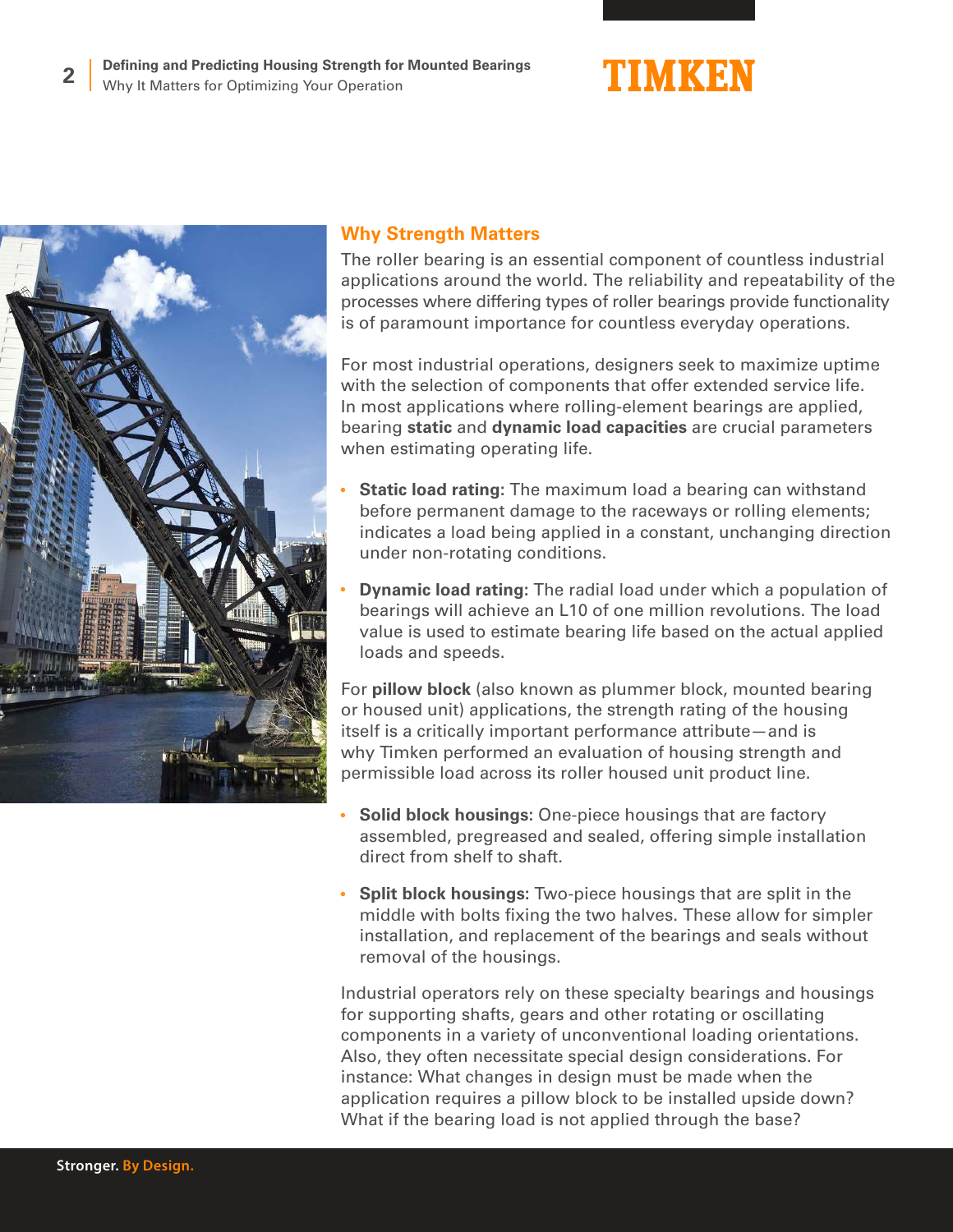

The equipment designer relies on housing static load carrying guidance to make the appropriate selection of pillow block bearing for a given application. Thus, it's critical that these decision makers have access to housing strength information to optimize the effectiveness of equipment.

#### **The Need for Reliable Housing Strength Data**

The demands of today's operations require bearings to work harder and longer. This means the housing must work harder, too.

Applications that generate more than one loading orientation on bearings require housings that can bear the same loads, hence the need for consistent housing strength data when designing equipment. In these types of applications, housings handle extreme forces in varying directions and allow the bearing to be mounted in positions where the load may not be applied directly through the base.

These orientations are most common in large conveyor systems and in extreme applications like industrial crushing machines or hammer mills.

**Spherical roller bearings are commonly used in general industrial applications, providing dependable performance and capacity in supporting radial loads with limited axial loading.**

A common question when seeking replacement mounted bearings is: **What kind of load can be applied to my bearing?** Answering this question is critical to selecting an appropriate bearing for the application. The geometries of mounted roller bearing housings can be complex and varied in shape, based on the size and type of bearings they support, making it complicated to estimate housing strength.

The Timken testing methodology for generating housing strength data combines advanced modeling techniques and experimental testing, all backed by real-world experience for the purpose of providing answers for customers.

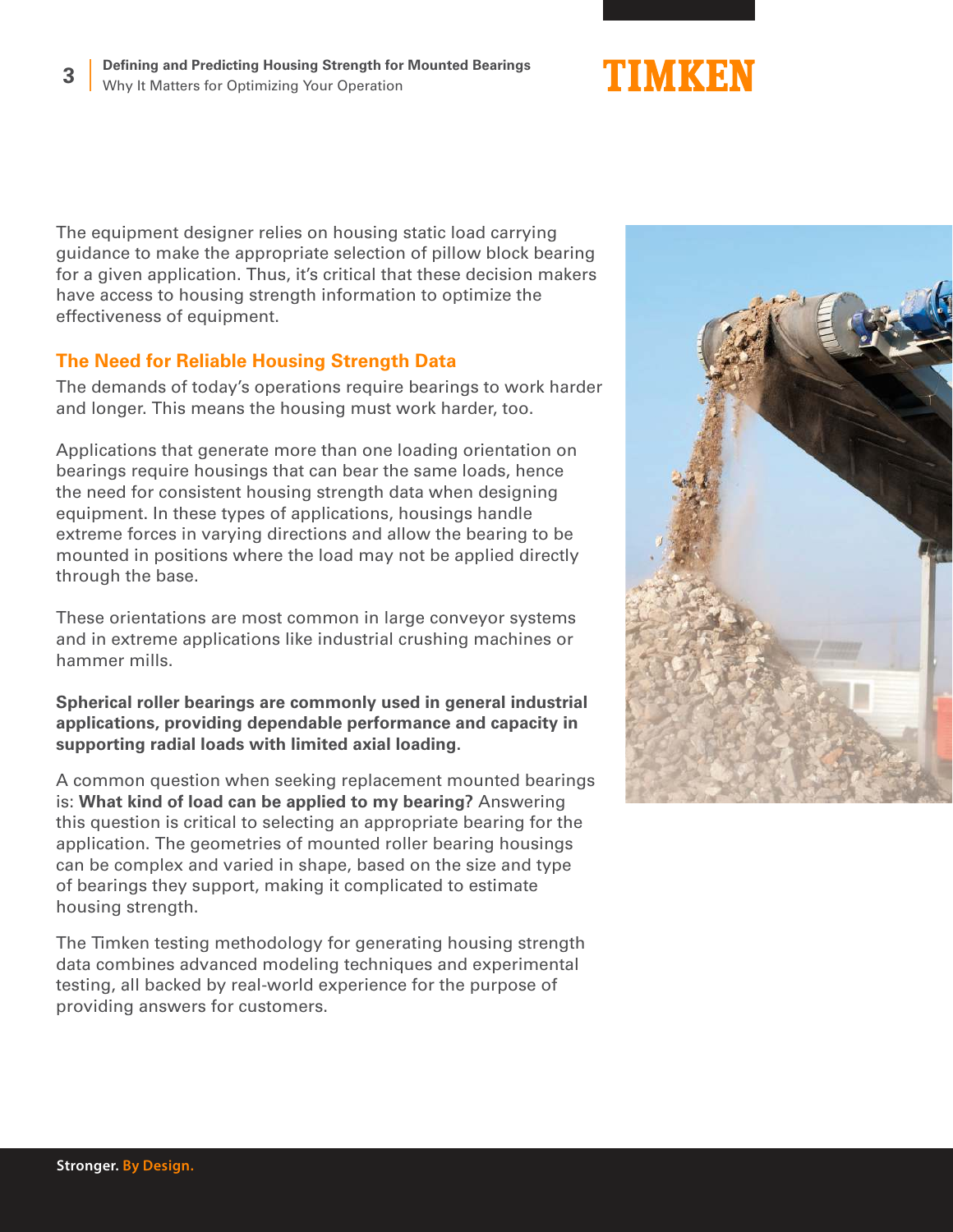





#### **Housing Strength Testing Methodology**

Loads can be applied to pillow block bearings in virtually limitless ways. Testing every housing to failure in every loading orientation is impractical, requiring a consistent modeling technique to maximize available usable data.

Timken developed a method of generating breaking strength data based on laboratory testing, advanced modeling calculations and the company's history in the metallurgical engineering field. **Finite element analysis (FEA)** is combined with **experimental testing** to create calibrated models that calculate the limiting static strength of the bearing housing. Housing strength design rules were then established and appropriate strength values published.

#### **Modeling/Finite Element Analysis (FEA)**

FEA is deployed primarily to account for the diversity in mounted bearing housing shapes and complexities. For housing strength, FEA is desirable over simplified analytical expressions' limits in accounting for complex shapes.

FEA can account for the interaction between complex housing geometry and non-linear material properties when calculating stress and strain.

Three-dimensional solid models of housings are prepared as a first step for incorporation into the FEA model. Based on the loading and geometry symmetry, a half model was created to reduce the size of the model and the subsequent solution time. These models were first solved to get a rough estimate of the breaking strength of the test parts to estimate experimental tooling requirements. The models were later refined to include failure criteria validated through experimental results. (See Figure 1.)

Cast iron is commonly used for mounted bearing units, desirable for its relative structural rigidity, strength under compression and corrosion resistance. However, some applications require very high impact loads or non-horizontal mounting, where cast iron does not provide adequate strength. Cast steel offers a strong alternative.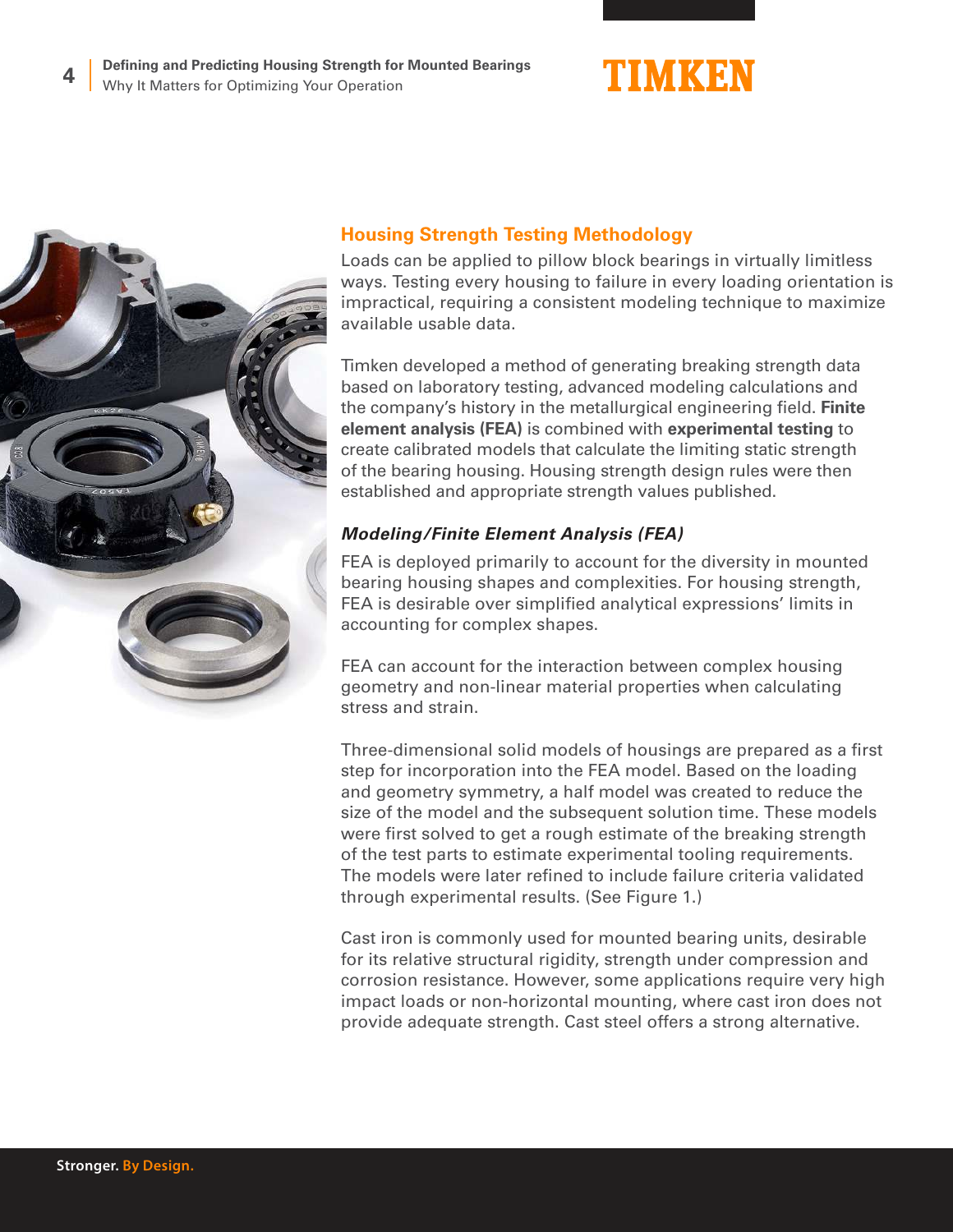

*Figure 1: In this example, the material is defined as AISI 1035 cast steel, with tensile test data gathered from different foundries to improve data relevancy.* 



*Figure 2: Stress is concentrated near lubrication holes in this housing.*



*Figure 3: Strain contour plot.*



It has approximately twice the yield strength as comparable cast iron and offers greater breakage resistance in tougher applications. Ductile iron also far exceeds cast iron in strength and can be advantageous for certain housing geometries.

Through FEA modeling, Timken is able to calculate and define **accurate fracture strain** and stress values. **Breaking strength for cast steel housings** is estimated with a non-linear elastic-plastic analysis with an isotropic hardening model. Based on the housing's material properties, ductile damage data is entered into the FEA models to check the maximum strain of each element. As the housing load is increased, the material hardens while elements elongate and exceed critical strain thresholds. The load on the housing reaches a maximum, followed by ductile fracture.

Typical strain patterns are illustrated in Figures 2 and 3. Simulated modeling that follows an established method, as outlined above, allows Timken to predict housing strengths, enabling the customer to create a more reliable and dependable design.

Modeling is only part of the process. Testing is also used to verify the modeling assumptions and provide better and more realistic model parameters.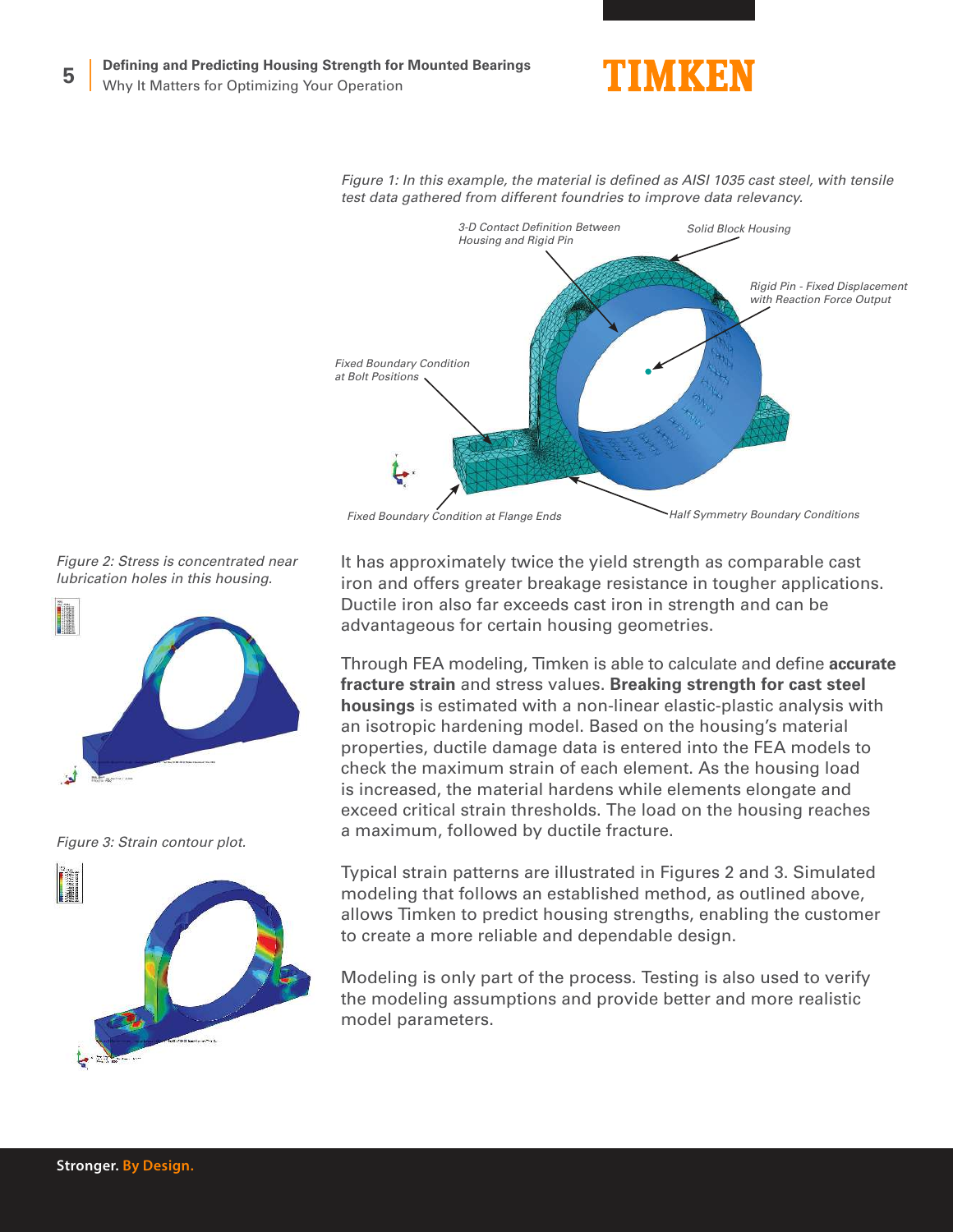

*Figure 4: Fracture of split housings.*



### **Physical Testing**

FEA simulation assumptions were based on findings for housings loaded to the point of fracture. To determine these figures, Timken housings of different sizes were selected and loaded in a hydraulic press outfitted with specialized universal tooling then tested at a range of loads.

The universal tooling used for these experiments is able to break housings in 180-, 150- and 90-degree loading directions based on differing setup configurations, reflective of the unconventional angles in which pillow blocks are installed in the real world. Since the estimated load necessary for housing fracture in these simulations could exceed the bearing static limit, no bearings were used in this exercise. Instead, they were replaced with round bars. Various styles of solid block housings and split block housings were physically tested.

Each test was performed using properly controlled loading cycles. Hydraulic fluid was slowly metered into the load piston using a control valve. A computer recorded the values of the load cell throughout the test so the maximum loads could be determined.

*Figure 5: FEA of split housing.*

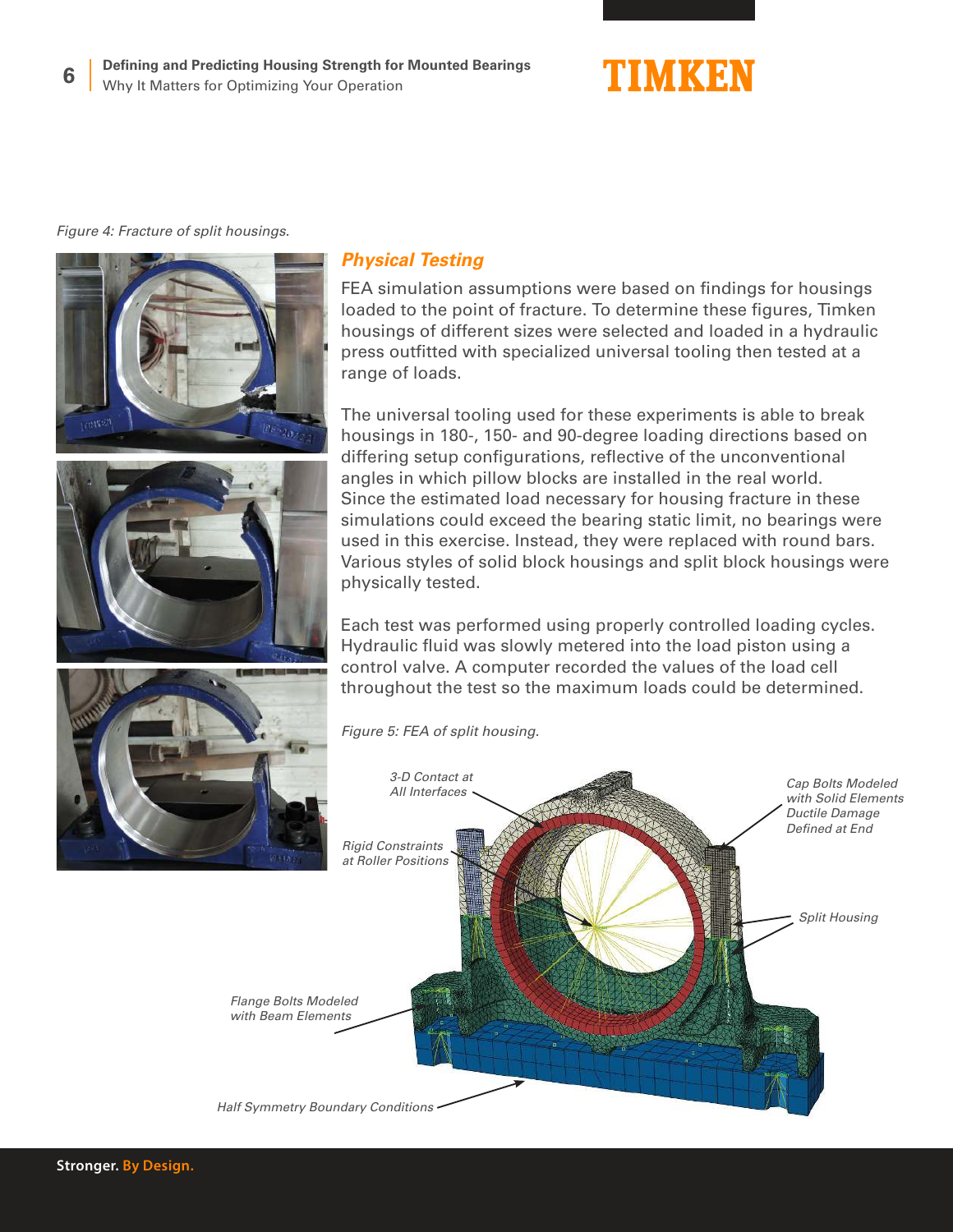

*Figure 6: Fracture of split housings.*



Multiple replicates were tested in each of the loading directions. The results of the test indicated variability between the replicates in load magnitude as well as breaking location. For example, a four bolt housing had three different failure locations when loaded in the 180-degree direction. The attachment bolts through the base flange had to be supported in each test to prevent bolt breaking and force a housing break. This was necessary even when using Grade 9 quality bolts.



The housing break failures, as seen in Figure 6, were ductile in nature, as demonstrated by the visible deformation in the housing before fracture occurred. These results were consistent with the expectations for cast steel material and assumptions based upon FEA findings. Large plastic deformation was seen at the bolt attachment area on the flanges, though no ultimate fractures occurred there. Breaking load, displacement and break location data were collected from each test.

The methodology for analyzing and testing split housings was similar to that of solid housings. The testing showed that the gray cast iron housings had a more brittle failure mode with little deformation before fracture. Breaking loads were lower than the cast steel due to the material strength difference. The ductile iron housings had larger strains than the gray iron at fracture, but not as great as the cast steel parts. (See Figure 6.)

In the FEA, the gray cast iron housing failure criteria were defined using an extended fracture mechanics model. In comparison, the ductile iron housings used the same failure model as the solid block housings, but with a smaller fracture strain definition. The split housings also introduced another failure mode, which was bolt fracture on some of the housings. To account for this, FEA models were enhanced to include bolt ductile damage failure criteria. (See Figure 5.)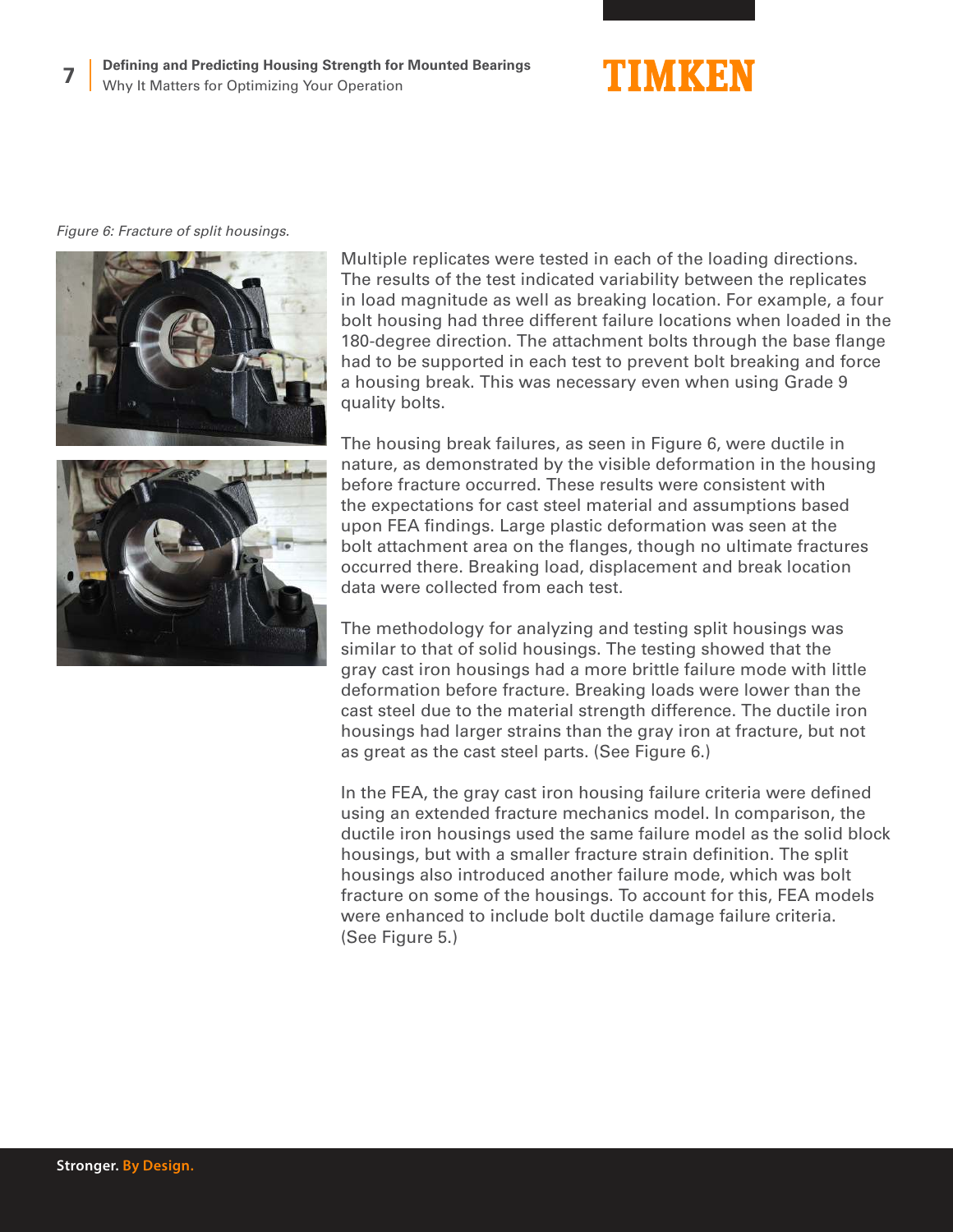

#### **Housing Strength Test Results**

The Timken methodology for determining housing breaking strength can help equipment designers and end users make informed decisions on the advantages and benefits of each of Timken's housed units. Through this rigorous testing process, Timken established not just the strength of its materials, but also the unique applications in which its portfolio of mounted bearings and housings will best perform, backing housing strength estimates with conclusive data.

Failure modes may vary based on casting geometry, casting material, and cap bolt size and grade. Split housings enable a simpler assembly and can help reduce overall installation cost, but do not maintain the same overall strength of comparable single-piece, solid block housings. Solid cast steel housing strength values generally exceed the bearing capacity regardless of load direction. Using a conservative approach, published housing strength values for solid block housed units were established using minimum material properties.

Gray cast iron generally has a smaller load-carrying capacity at varying orientations than ductile cast iron. While gray cast iron can be a more cost-effective material than ductile iron, it may not be the appropriate choice for more demanding applications in non-horizontal load bearing applications.

Easy-to-use safe load guidelines for Timken split housings, where load is not applied directly into the base or if the base is unsupported (P0) have been developed. The safe load is the maximum suggested load to be applied to the housing depending on the direction of the load. The safe load guidelines for split housings account for the breaking strength of the housing and the breaking strength of the cap bolts. A commonly accepted safety factor of five is used for the breaking strength of the split housing material, and a safety factor of three is used for the cap bolt breaking strength. Additional safety factors may be applied by the user for safety-critical applications. The published safe load values assume the housing has been properly secured to the base structure and proper torque has been applied to the cap bolts.

Figure 7 shows a comparison of housing safe loads for both cast iron and ductile iron relative to shaft size and angle of the applied load. This shows the importance of housing design and material selection in selecting the proper housing for a given application.

By using FEA results calibrated with experimental testing, Timken has created a methodology to predict housing strength without testing each unit.

Through this combination of advanced modeling and real-world experience, Timken is able to provide estimated housing strength of its mounted bearing offerings. Actionable, accessible data is one more way Timken meets the increasing demands of heavy industry every day.

*All specific data relevant to housing strength based on the Timken method is available within the company's latest housed unit catalog.*